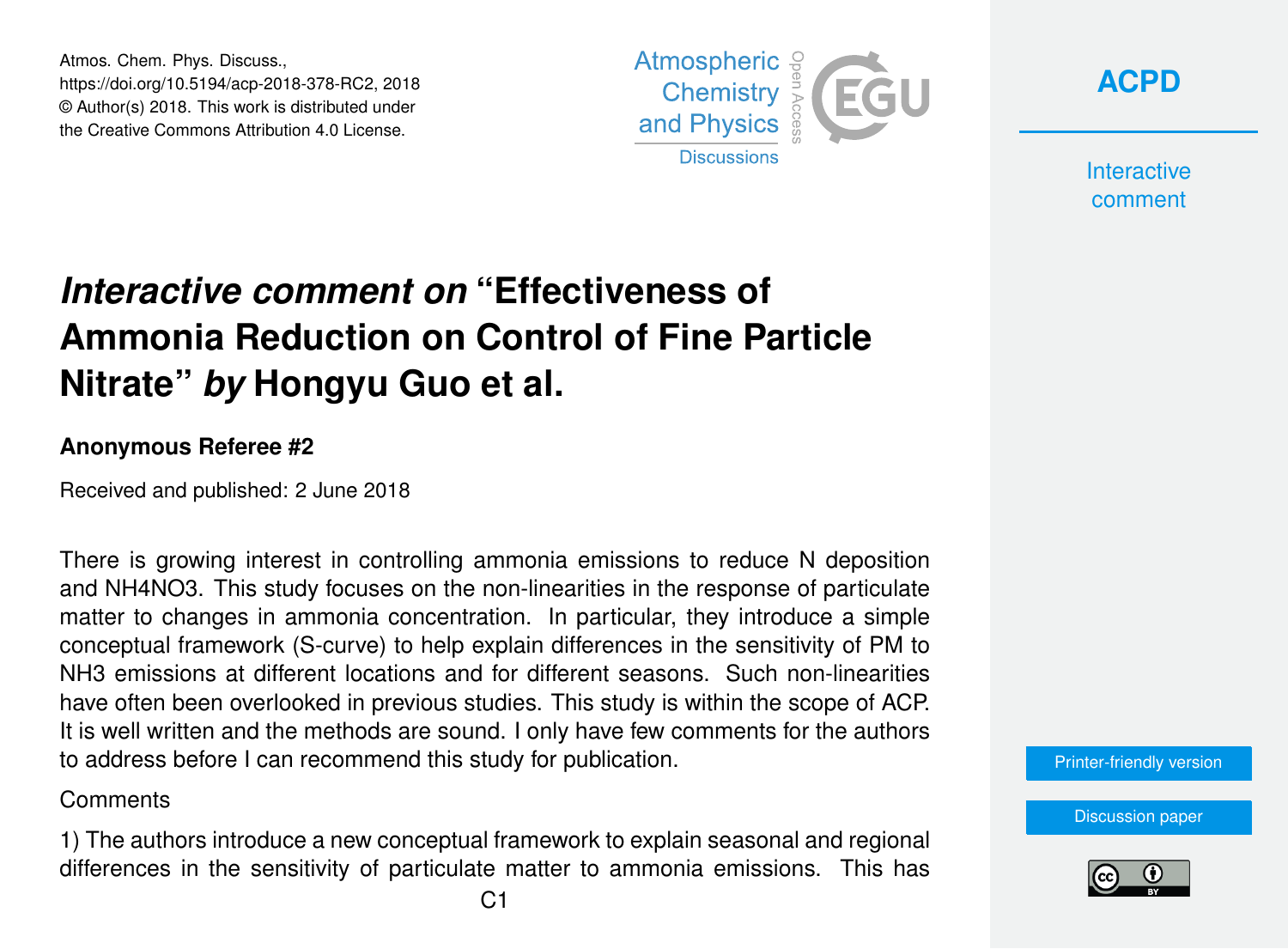potential policy implications and it would be useful for the authors to compare with other techniques that have been used previously to highlight potential differences.

In particular, previous studies have used the gas-ratio from Ansari and Pandis to interpret global model results (see for instance Pinder et al. (2007, 20088), Paulot (2016), Pozzer et al., 2017) GR =  $(TMHA - 2*TSO4)/TNO3$  with  $0 < GR < 1$  indicating sensitivity to NHx and GR>1 indicating sensitivity to NH3.

Obviously, this cannot directly address variations associated with seasonality. However, based on the information provided in Table S1, GR∼<1 only for SE US, Virginia, and Pasadena. In other words the weak sensitivity of nitrate to ammonia emissions at the other sites could be inferred simply from concentrations, which is consistent with the findings of the studies mentioned earlier.

In addition, many global models do not use ISORROPIA but simpler (cheaper) aerosol thermodynamic models (see for instance Bellouin et al (2011), Hauglustaine (2014)). Such schemes, which do not explicitly account for aerosol pH, will also simulate a nonlinear response of ammonium nitrate to changes in a ammonia emissions (see equation A8 in Bellouin et al (2011)). It would be useful for the authors to show how different the response of nitrate and ammonium to changes in ammonia/NOx emissions (i.e., Fig 5) would be using such approach.

In particular, this would help strength the case for thinking in terms of aerosol pH rather than simply in terms of concentrations.

2)

I am not convinced by the current discussion of the impact of NH3 emissions controls on nitrogen deposition. The authors argue that lowering aerosol pH (via lower NH3 emissions) will modify the ratio of reduced to oxidized nitrogen deposition. However, it is unclear why this is important (no reference is given), especially considering the benefits of lower NHx deposition and the existence of other removal pathways (wet **[ACPD](https://www.atmos-chem-phys-discuss.net/)**

**Interactive** comment

[Printer-friendly version](https://www.atmos-chem-phys-discuss.net/acp-2018-378/acp-2018-378-RC2-print.pdf)

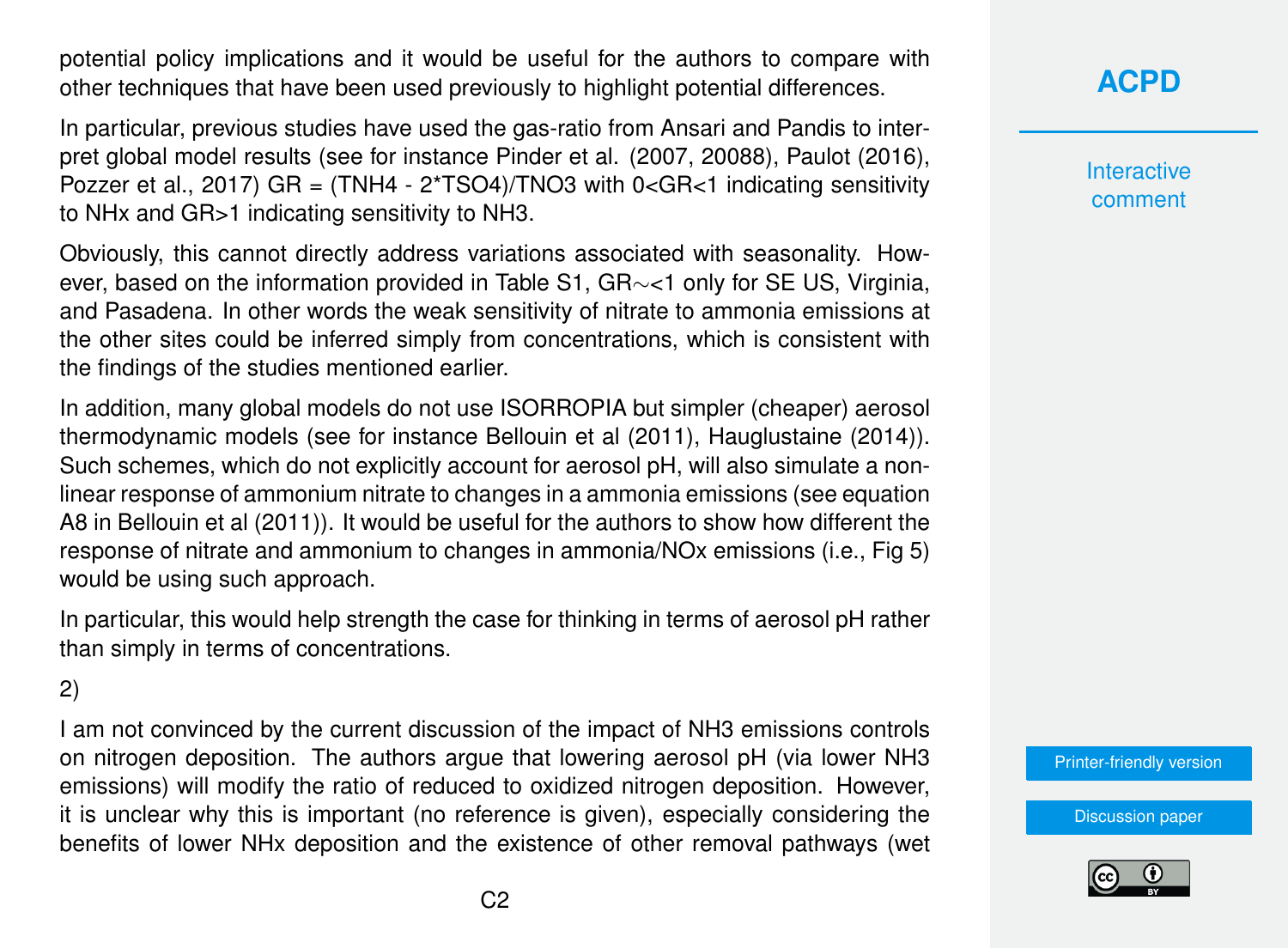deposition) that may not exhibit the same sensitivity to the NH4/NH3 partitioning. A longer discussion is needed given that this conclusion is highlighted in the abstract.

3) the authors focus on seasonal averages. It would be interesting to discuss whether the sensitivity of particulate matter to NH3 emissions is different depending on the concentration of NO3 and whether this would affect the probability distribution of PM under the different emission reduction scenarios shown in Fig. 5. This may be important for policy makers as some standards are based on 24hr averages (https://www3.epa.gov/ttn/naaqs/standards/pm/s\_pm\_history.html)

Technical comments

4) p4 line 5 NH3 can also enhance the in-cloud oxidation of SO2 by O3. See for instance Wang (2011) or Paulot (2017)

5) p17 line 15 I believe livestock emissions are likely to dominate ammonia emissions in summer.

6) dash black line Fig. 4 not defined

Wang, S., J. Xing, C. Jang, Y. Zhu, J. S. Fu, and J. Hao (2011), Impact assessment of ammonia emissions on inorganic aerosols in east China using response surface modeling technique, Environ. Sci. Technol., 45, 9293–9300.

Paulot, F., S. Fan, and L. W. Horowitz (2017), Contrasting seasonal responses of sulfate aerosols to declining SO2 emissions in the Eastern U.S.: Implications for the einCcacy of SO2 emission controls, Geophys. Res. Lett., 44, 455–464, doi:10.1002/2016GL070695.

Ansari, A. S. and Pandis, S. N.: Response of Inorganic PM to Pre- cursor Concentrations, Environ. Sci. Technol., 32, 2706–2714, 1998.

Hauglustaine, D. A.; Balkanski, Y. & Schulz, M. A global model simulation of present and future nitrate aerosols and their direct radiative forcing of climate Atmos. Chem.

## **[ACPD](https://www.atmos-chem-phys-discuss.net/)**

**Interactive** comment

[Printer-friendly version](https://www.atmos-chem-phys-discuss.net/acp-2018-378/acp-2018-378-RC2-print.pdf)